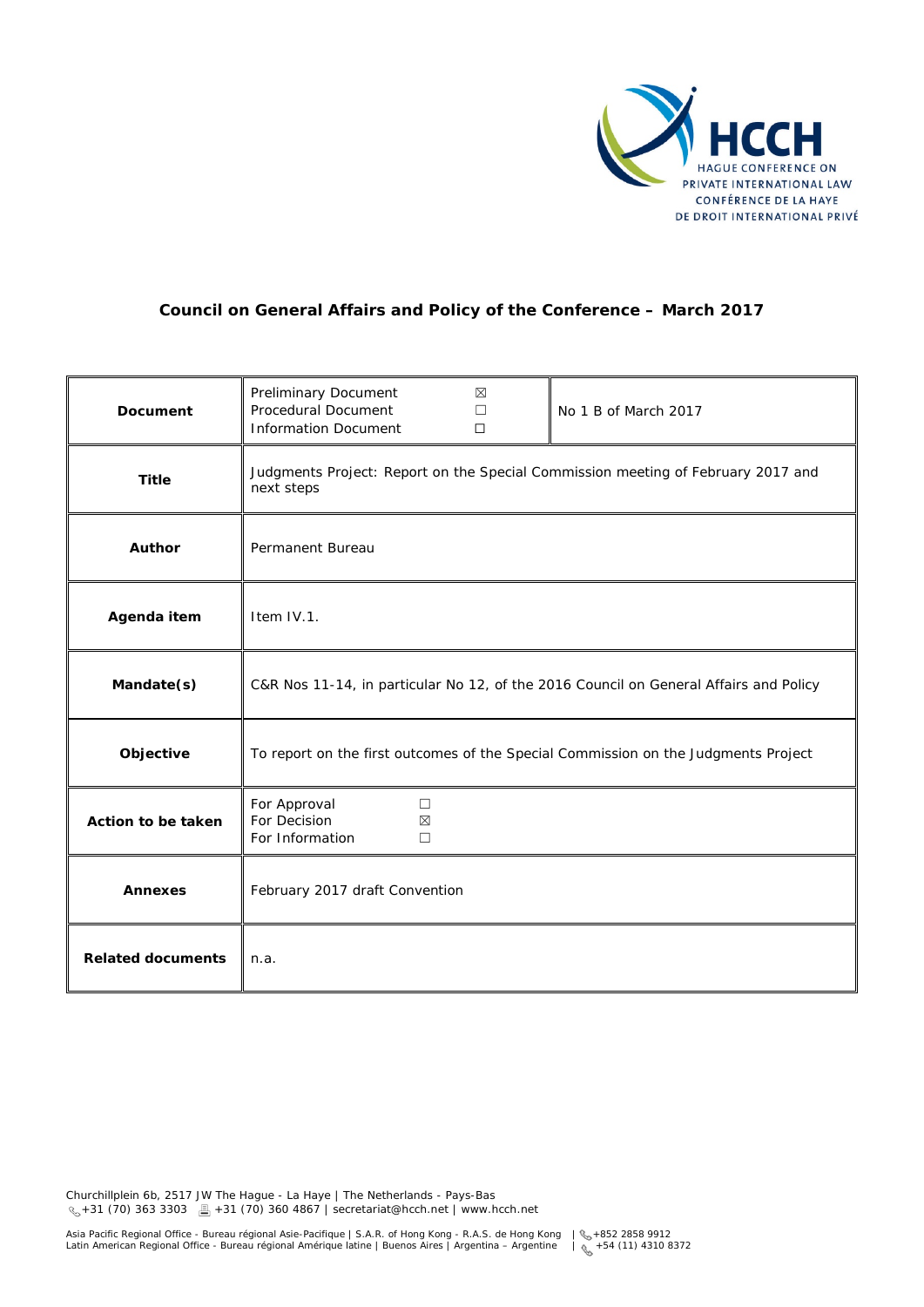In accordance with the mandate given by the Council on General Affairs and Policy of the Conference ("the Council") at its meeting in March 20[1](#page-1-0)6, $1$  the Special Commission on the Recognition and Enforcement of Foreign Judgments ("the Special Commission") met in June 2016 and February 2017 in The Hague to prepare a draft Convention on the recognition and enforcement of judgments in civil and commercial matters.

At its June 2016 meeting the Special Commission appointed:

- a) Mr David Goddard QC of the New Zealand delegation as the Chair of the Special Commission;
- b) Mr Boni de M. Soares of the Brazilian delegation, Mr Ang Sun of the Chinese delegation and Mr Paul Herrup of the delegation of the United States of America as the Vice-Chairs of the Special Commission;
- c) Ms Geneviève Saumier of the Canadian delegation and Mr Francisco Garcimartín Alférez of the Spanish delegation as *co-Rapporteurs* of the draft Convention; and
- d) Mr Fausto Pocar of the Italian delegation as Chair of the Drafting Committee.

The Special Commission made very good progress towards the preparation of a draft Convention, which for information appears as an annex to this report.

The Special Commission considers that it would benefit from a further meeting prior to the draft Convention being submitted to a Diplomatic Conference. It recommends that it meet again in late 2017 with a view to recommending to the Council that a Diplomatic Conference be convened towards the end of 2018 or early 2019. Further intersessional work on certain issues would also be necessary.

-

<span id="page-1-0"></span><sup>1</sup> Conclusions and Recommendations adopted by the Council of 15 to 17 March 2016, paras 11-14, and in particular para. 12: "*The Council decided to set up a Special Commission to prepare a draft Convention and instructed the Secretary General to convene the first meeting in June 2016 (and tentatively a second meeting in February 2017)."*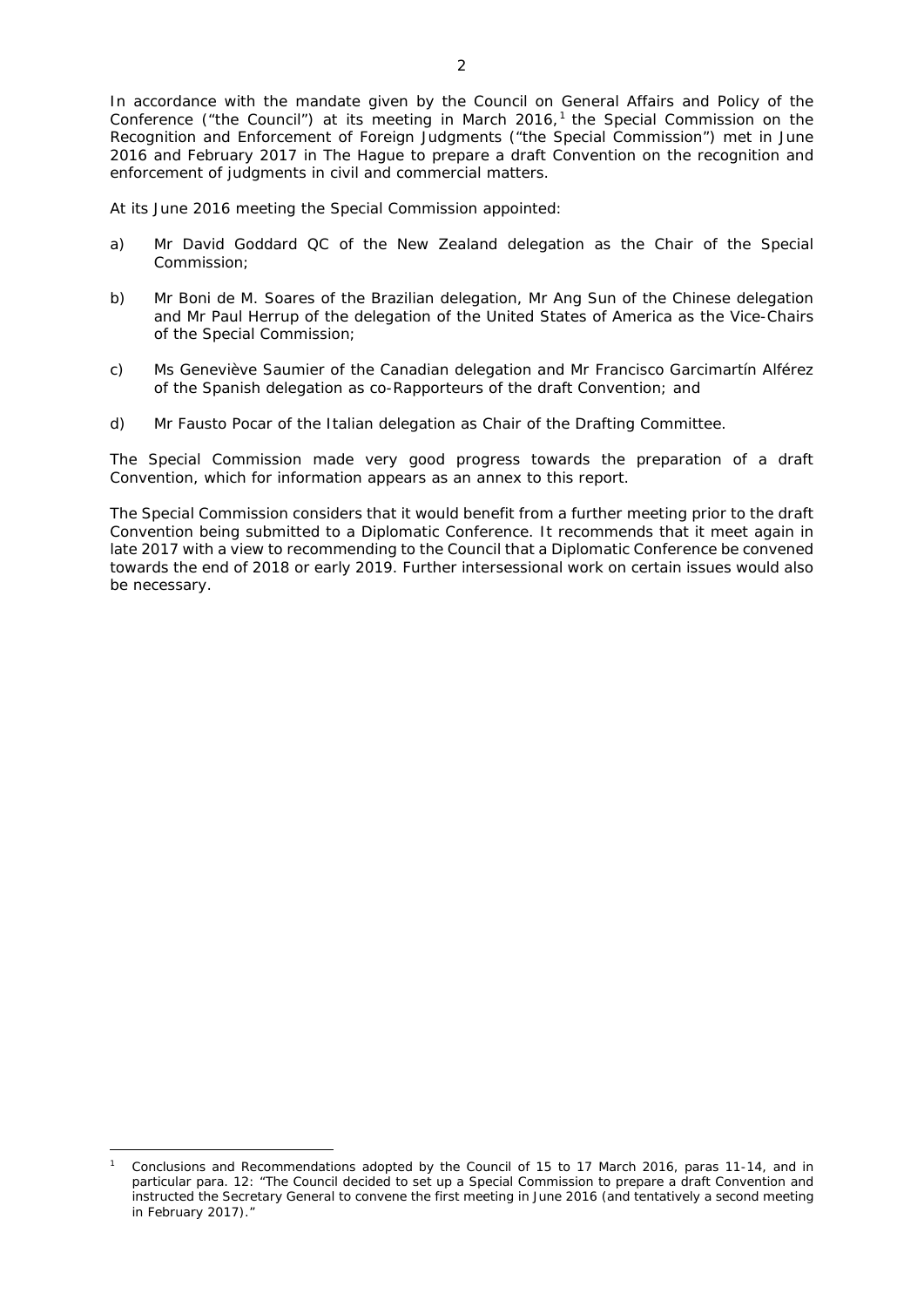## **ANNEX**

# **FEBRUARY 2017 DRAFT CONVENTION**<sup>∗</sup>

<sup>∗</sup> This Annex reproduces the text set out in Working Document No 170 revised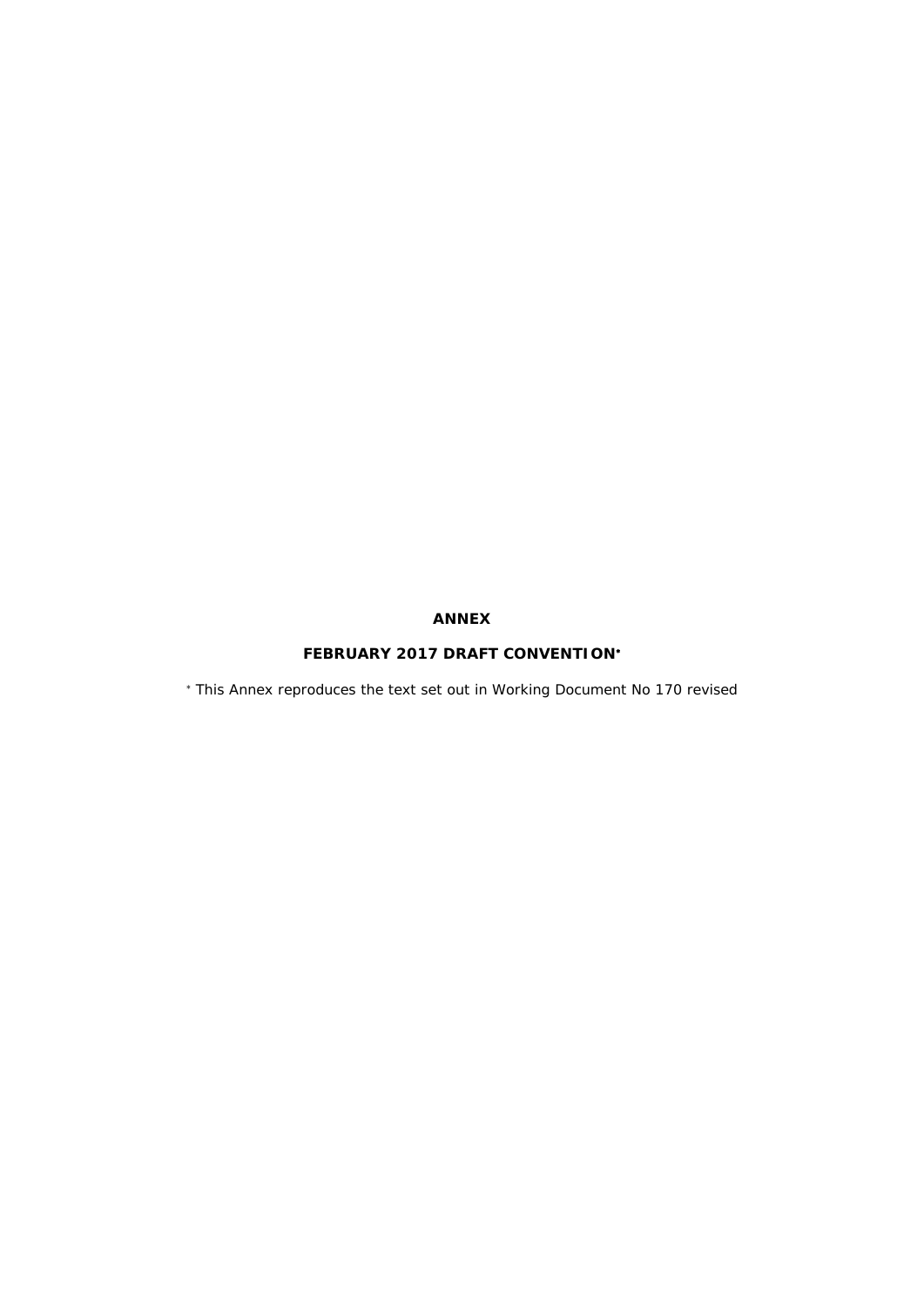**Special Commission on the Recognition and Enforcement of Foreign Judgments (16-24 February 2017)**



# **WORK. DOC. No 170 E REVISED**

**Distribution:** 24 February 2017

**FEBRUARY 2017 DRAFT CONVENTION**

as of 24 February 2017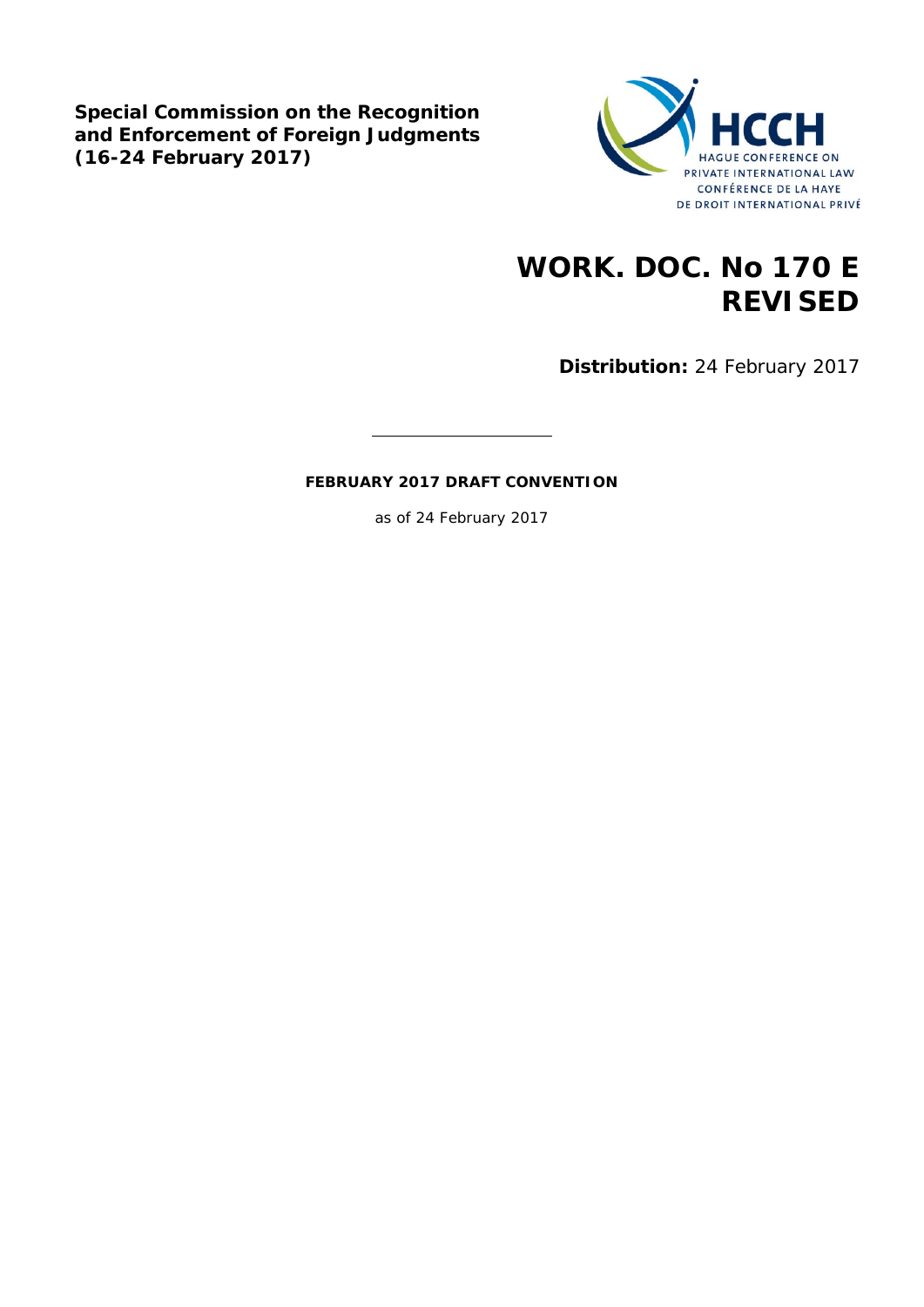## CHAPTER I – SCOPE AND DEFINITIONS

#### Article 1 *Scope*

1. This Convention shall apply to the recognition and enforcement of judgments relating to civil or commercial matters. It shall not extend in particular to revenue, customs or administrative matters.

2. This Convention shall apply to the recognition and enforcement in one Contracting State of a judgment given by a court of another Contracting State.

## Article 2 *Exclusions from scope*

- 1. This Convention shall not apply to the following matters –
- (a) the status and legal capacity of natural persons;
- (b) maintenance obligations;
- (c) other family law matters, including matrimonial property regimes and other rights or obligations arising out of marriage or similar relationships;
- (d) wills and succession;
- (e) insolvency, composition, resolution of financial institutions, and analogous matters;
- (f) the carriage of passengers and goods;
- (g) marine pollution, limitation of liability for maritime claims, general average, and emergency towage and salvage;
- (h) liability for nuclear damage;
- (i) the validity, nullity, or dissolution of legal persons or associations of natural or legal persons, and the validity of decisions of their organs;
- (j) the validity of entries in public registers;
- (k) defamation [and privacy];
- [(l) intellectual property rights[, except for copyright and related rights and registered and unregistered trademarks]].

2. A judgment is not excluded from the scope of this Convention where a matter to which this Convention does not apply arose merely as a preliminary question in the proceedings in which the judgment was given, and not as an object of the proceedings. In particular, the mere fact that such a matter arose by way of defence does not exclude a judgment from the Convention, if that matter was not an object of the proceedings.

3. This Convention shall not apply to arbitration and related proceedings.

4. A judgment is not excluded from the scope of this Convention by the mere fact that a State, including a government, a governmental agency or any person acting for a State, was a party to the proceedings.

5. Nothing in this Convention shall affect privileges and immunities of States or of international organisations, in respect of themselves and of their property.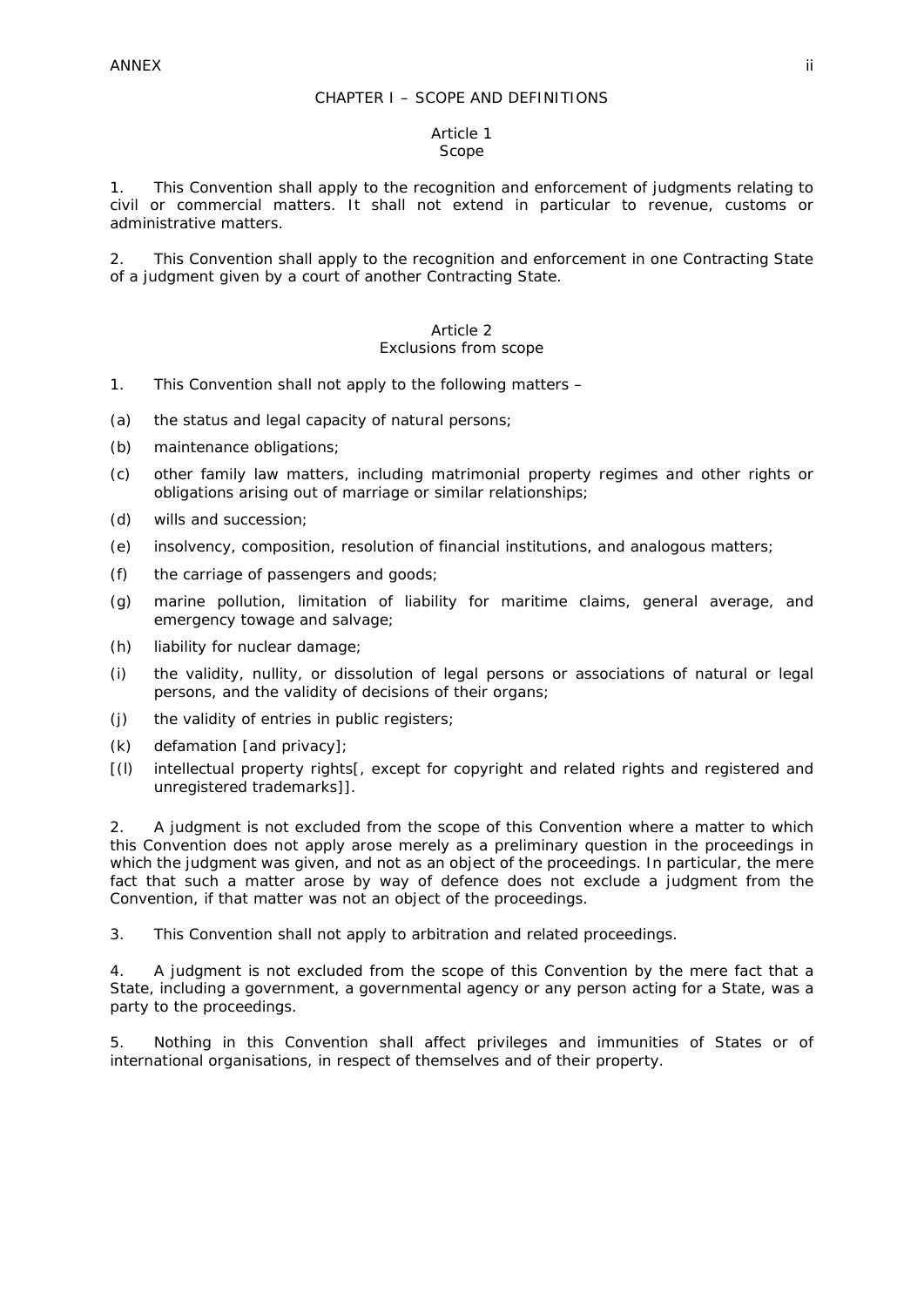## Article 3 *Definitions*

- 1. In this Convention –
- (a) "defendant" means a person against whom the claim or counterclaim was brought in the State of origin;
- (b) "judgment" means any decision on the merits given by a court, whatever that decision may be called, including a decree or order, and a determination of costs or expenses by the court (including an officer of the court), provided that the determination relates to a decision on the merits which may be recognised or enforced under this Convention. An interim measure of protection is not a judgment.

2. An entity or person other than a natural person shall be considered to be habitually resident in the State –

- (a) where it has its statutory seat;
- (b) under whose law it was incorporated or formed;
- (c) where it has its central administration; or
- (d) where it has its principal place of business.

## CHAPTER II – RECOGNITION AND ENFORCEMENT

#### Article 4

## *General provisions*

1. A judgment given by a court of a Contracting State (State of origin) shall be recognised and enforced in another Contracting State (requested State) in accordance with the provisions of this Chapter. Recognition or enforcement may be refused only on the grounds specified in this Convention.

2. Without prejudice to such review as is necessary for the application of the provisions of this Chapter, there shall be no review of the merits of the judgment given by the court of origin.

3. A judgment shall be recognised only if it has effect in the State of origin, and shall be enforced only if it is enforceable in the State of origin.

4. If a judgment referred to in paragraph 3 is the subject of review in the State of origin or if the time limit for seeking ordinary review has not expired, the court addressed may –

- (a) grant recognition or enforcement, which enforcement may be made subject to the provision of such security as it shall determine;
- (b) postpone the decision on recognition or enforcement; or
- (c) refuse recognition or enforcement.

A refusal under sub-paragraph (c) does not prevent a subsequent application for recognition or enforcement of the judgment.

#### Article 5 *Bases for recognition and enforcement*

1. A judgment is eligible for recognition and enforcement if one of the following requirements is met –

(a) the person against whom recognition or enforcement is sought was habitually resident in the State of origin at the time that person became a party to the proceedings in the court of origin;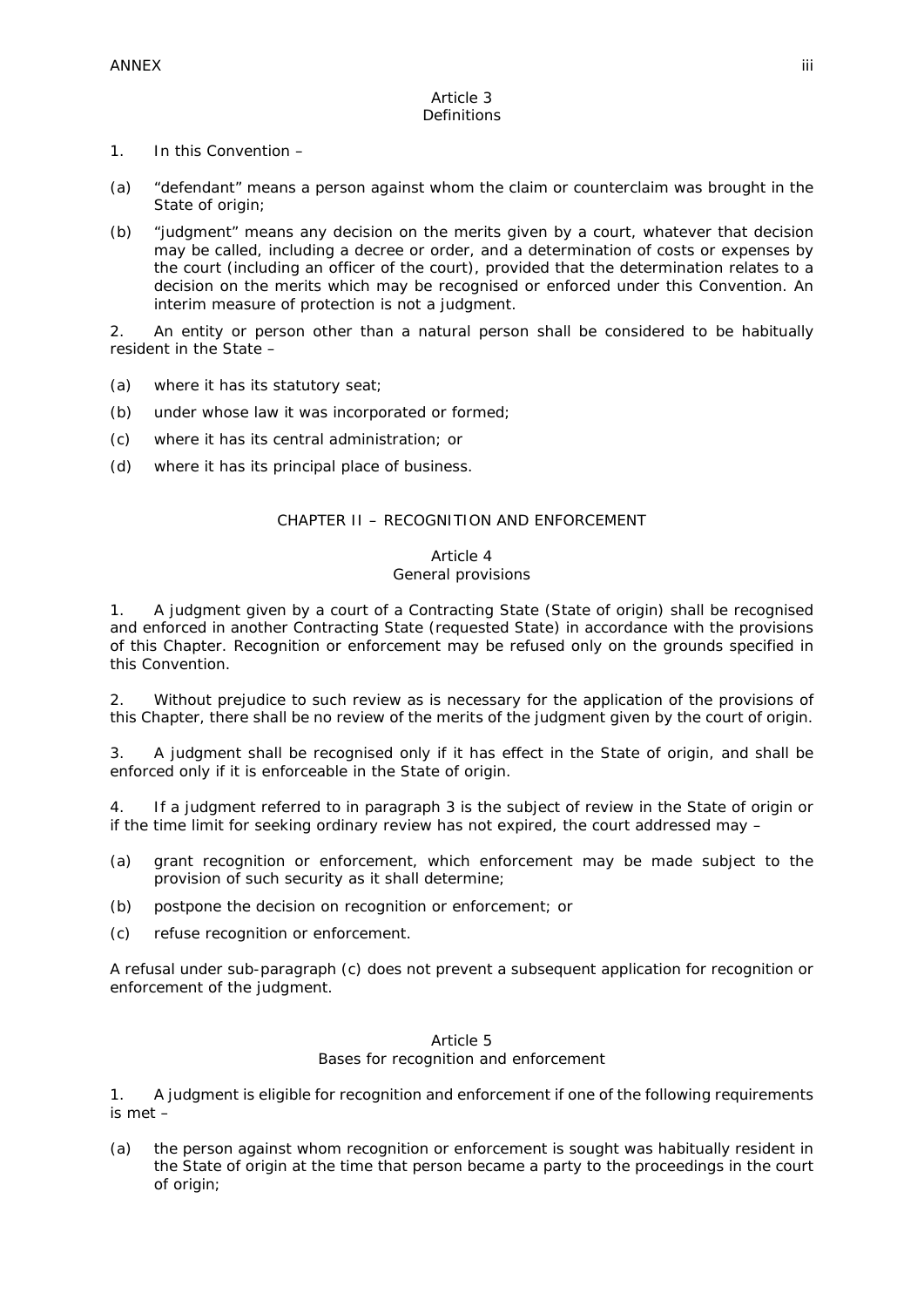- (b) the natural person against whom recognition or enforcement is sought had his or her principal place of business in the State of origin at the time that person became a party to the proceedings in the court of origin and the claim on which the judgment is based arose out of the activities of that business;
- (c) the person against whom recognition or enforcement is sought is the person that brought the claim, other than a counterclaim, on which the judgment is based;
- (d) the defendant maintained a branch, agency, or other establishment without separate legal personality in the State of origin at the time that person became a party to the proceedings in the court of origin, and the claim on which the judgment is based arose out of the activities of that branch, agency, or establishment;
- (e) the defendant expressly consented to the jurisdiction of the court of origin in the course of the proceedings in which the judgment was given;
- (f) the defendant argued on the merits before the court of origin without contesting jurisdiction within the timeframe provided in the law of the State of origin, unless it is evident that an objection to jurisdiction or to the exercise of jurisdiction would not have succeeded under that law;
- (g) the judgment ruled on a contractual obligation and it was given in the State in which performance of that obligation took place, or should have taken place, in accordance with
	- (i) the parties' agreement, or
	- (ii) the law applicable to the contract, in the absence of an agreed place of performance,

unless the defendant's activities in relation to the transaction clearly did not constitute a purposeful and substantial connection to that State;

- (h) the judgment ruled on a tenancy of immovable property and it was given in the State in which the property is situated;
- (i) the judgment ruled against the defendant on a contractual obligation secured by a right *in rem* in immovable property located in the State of origin, if the contractual claim was brought together with a claim against the same defendant relating to that right *in rem*;
- (j) the judgment ruled on a non-contractual obligation arising from death, physical injury, damage to or loss of tangible property, and the act or omission directly causing such harm occurred in the State of origin, irrespective of where that harm occurred;
- [(k) the judgment ruled on an infringement of a patent, trademark, industrial design, plant breeder's right, or similar right required to be granted or registered and it was given by a court in the State of origin in which the grant or registration of the right concerned has taken place, or is deemed to have taken place under the terms of an international or regional instrument[, unless the defendant has not acted in that State to initiate or further the infringement, or their activity cannot reasonably be seen as having been targeted at that State];]
- [(l) the judgment ruled on the ownership or subsistence of copyright or related rights, [or use-based trademarks, trade names, or unregistered designs] [or other intellectual property rights not required to be registered] and the right is governed by the law of the State of origin; I
- [(m) the judgment ruled on an infringement of copyright or related rights, [or use-based trademarks, trade names, or unregistered designs] [or other intellectual property rights not required to be registered] and the right is governed by the law of the State of origin, [unless the defendant has not acted in that State to initiate or further the infringement, or their activity cannot reasonably be seen as having been targeted at that State];]
- (n) the judgment concerns the validity, construction, effects, administration or variation of a trust created voluntarily and evidenced in writing, and –
	- (i) at the time the proceedings were instituted, the State of origin was designated in the trust instrument as a State in which disputes about such matters are to be determined;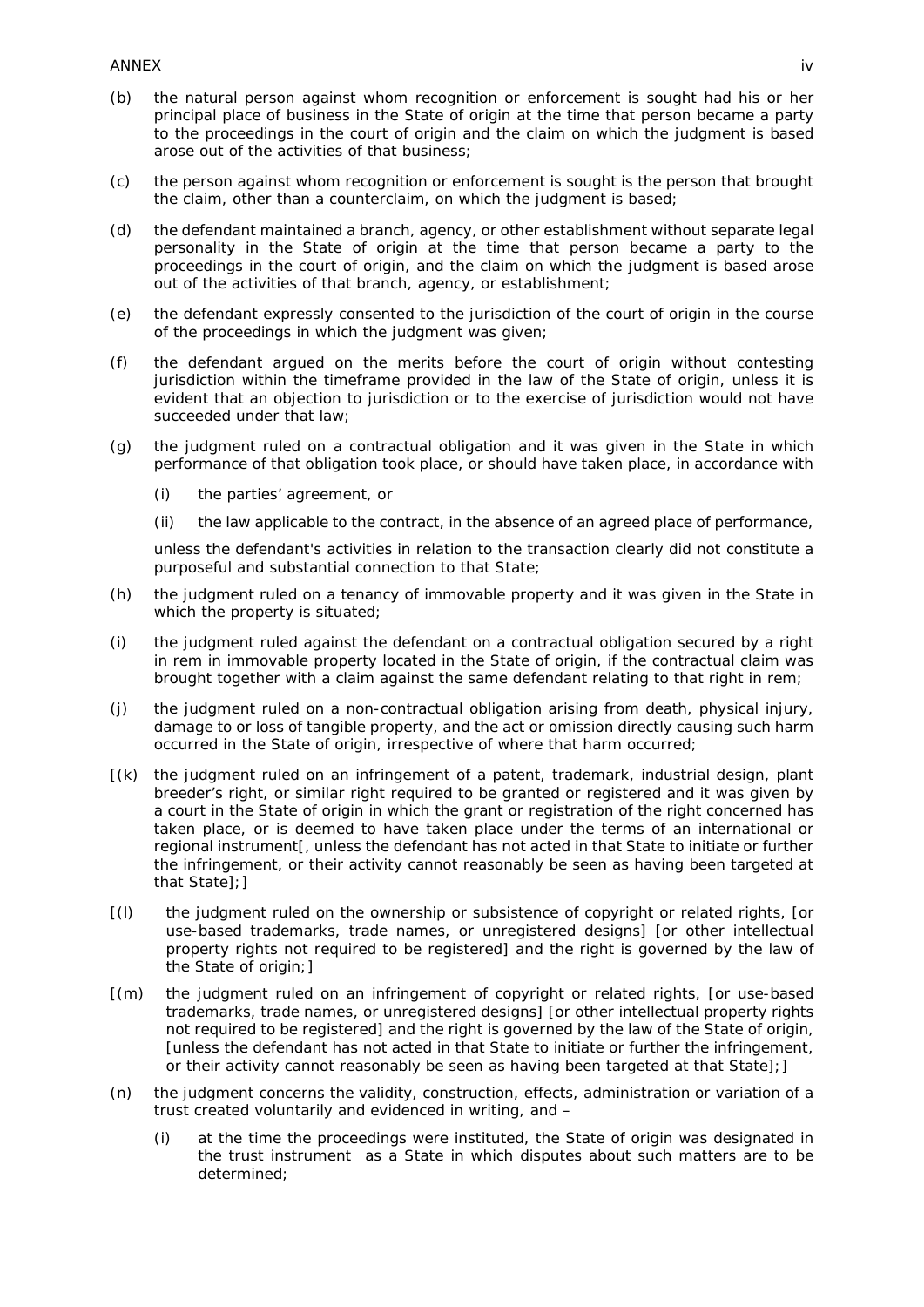- (ii) the law of the State of origin is expressly or impliedly designated in the trust instrument as the law governing the aspect of the trust that is the subject of the litigation that gave rise to the judgment[, unless the defendant's activities in relation to the trust clearly did not constitute a purposeful and substantial connection to that State]; or
- (iii) at the time the proceedings were instituted, the State of origin was expressly or impliedly designated in the trust instrument as the State in which the principal place of administration of the trust is situated.

This sub-paragraph only applies to judgments regarding internal aspects of a trust between persons who are or were within the trust relationship;

- (o) the judgment ruled on a counterclaim
	- (i) to the extent that it was in favour of the counterclaimant, provided that the counterclaim arose out of the same transaction or occurrence as the claim;
	- (ii) to the extent that it was against the counterclaimant, unless the law of the State of origin required the counterclaim to be filed in order to avoid preclusion;
- (p) the judgment was given by a court designated in an agreement concluded or documented in writing or by any other means of communication which renders information accessible so as to be usable for subsequent reference, other than an exclusive choice of court agreement.

For the purposes of this sub-paragraph, an "exclusive choice of court agreement" means an agreement concluded by two or more parties that designates, for the purpose of deciding disputes which have arisen or may arise in connection with a particular legal relationship, the courts of one State or one or more specific courts of one State to the exclusion of the jurisdiction of any other courts.

2. If recognition or enforcement is sought against a natural person acting primarily for personal, family or household purposes (a consumer) in matters relating to a consumer contract, or against an employee in matters relating to the employee's contract of employment –

- (a) paragraph 1(e) applies only if the consent was addressed to the court, orally or in writing;
- (b) paragraph 1(f), (g) and (p) do not apply.

#### Article 6

*Exclusive bases for recognition and enforcement* 

Notwithstanding Article 5 –

- [(a) a judgment that ruled on the registration or validity of a patent, trademark, industrial design, plant breeder's right, or similar right required to be granted or registered shall be recognised and enforced if and only if the State of origin is the State in which grant or registration has been applied for, has taken place, or is deemed to have been applied for or to have taken place under the terms of an international or regional instrument;]
- (b) a judgment that ruled on rights *in rem* in immovable property shall be recognised and enforced if and only if the property is situated in the State of origin;
- (c) a judgment that ruled on a tenancy of immovable property for a period of more than six months shall not be recognised and enforced if the property is not situated in the State of origin and the courts of the Contracting State in which it is situated have exclusive jurisdiction under the law of that State.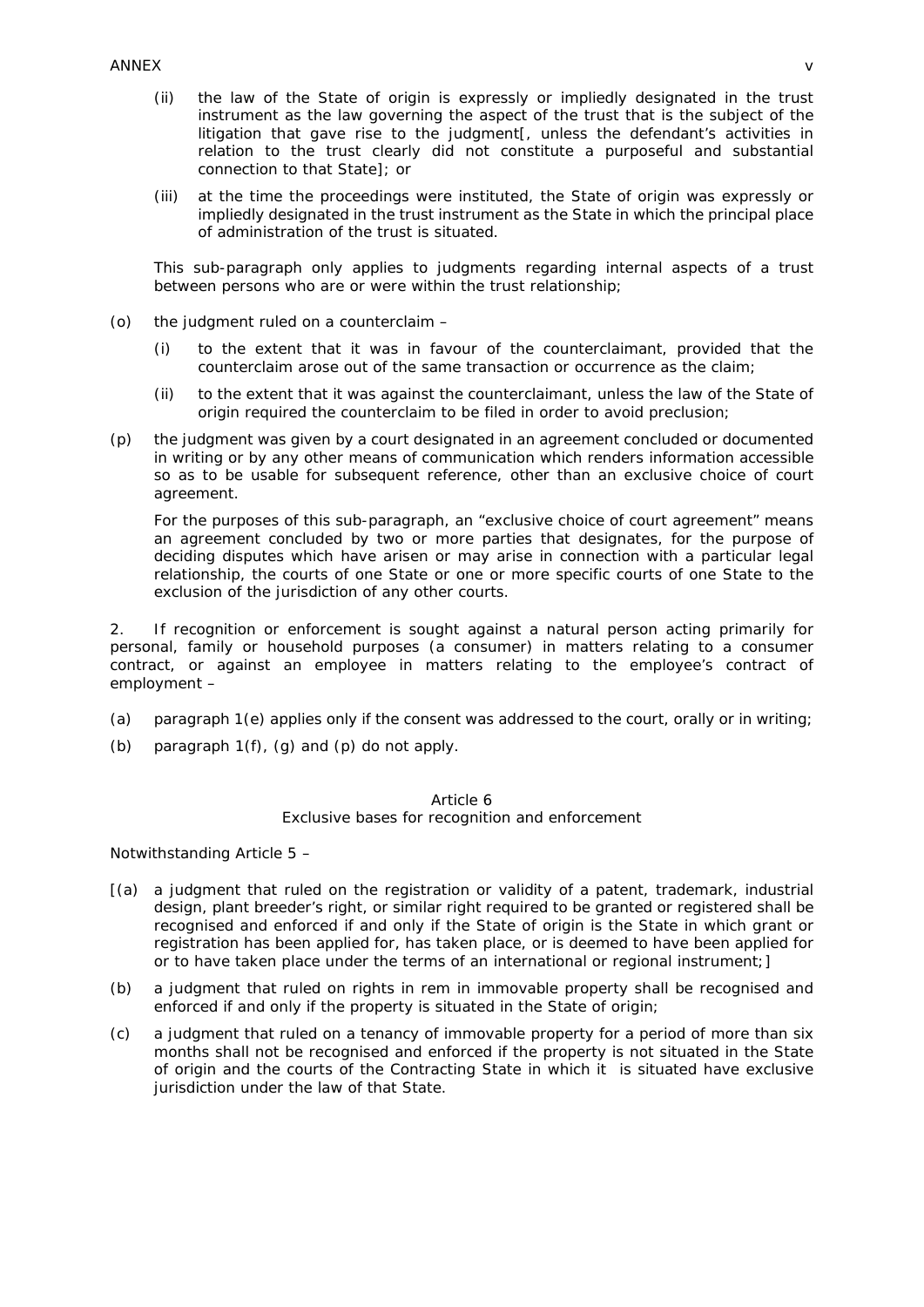#### Article 7 *Refusal of recognition or enforcement*

- 1. Recognition or enforcement may be refused if –
- (a) the document which instituted the proceedings or an equivalent document, including a statement of the essential elements of the claim –
	- (i) was not notified to the defendant in sufficient time and in such a way as to enable him to arrange for his defence, unless the defendant entered an appearance and presented his case without contesting notification in the court of origin, provided that the law of the State of origin permitted notification to be contested; or
	- (ii) was notified to the defendant in the requested State in a manner that is incompatible with fundamental principles of the requested State concerning service of documents;
- (b) the judgment was obtained by fraud;
- (c) recognition or enforcement would be manifestly incompatible with the public policy of the requested State, including situations where the specific proceedings leading to the judgment were incompatible with fundamental principles of procedural fairness of that State [and situations involving infringements of security or sovereignty of that State];
- (d) the proceedings in the court of origin were contrary to an agreement, or a designation in a trust instrument, under which the dispute in question was to be determined in a court other than the court of origin;
- (e) the judgment is inconsistent with a judgment given in the requested State in a dispute between the same parties; or
- (f) the judgment is inconsistent with an earlier judgment given in another State between the same parties on the same subject matter, provided that the earlier judgment fulfills the conditions necessary for its recognition in the requested State;
- [(g) the judgment ruled on an infringement of an intellectual property right, applying to that right a law other than the law governing that right.]

2. Recognition or enforcement may be postponed or refused if proceedings between the same parties on the same subject matter are pending before a court of the requested State, where –

- (a) the court of the requested State was seised before the court of origin; and
- (b) there is a close connection between the dispute and the requested State.

A refusal under this paragraph does not prevent a subsequent application for recognition or enforcement of the judgment.

## Article 8

#### *Preliminary questions*

1. Where a matter to which this Convention does not apply, or a matter referred to in Article 6 on which a court other than the court referred to in that Article ruled arose as a preliminary question, the ruling on that question shall not be recognised or enforced under this Convention.

2. Recognition or enforcement of a judgment may be refused if, and to the extent that, the judgment was based on a ruling on a matter to which this Convention does not apply, or on a matter referred to in Article 6 on which a court other than the court referred to in that Article ruled.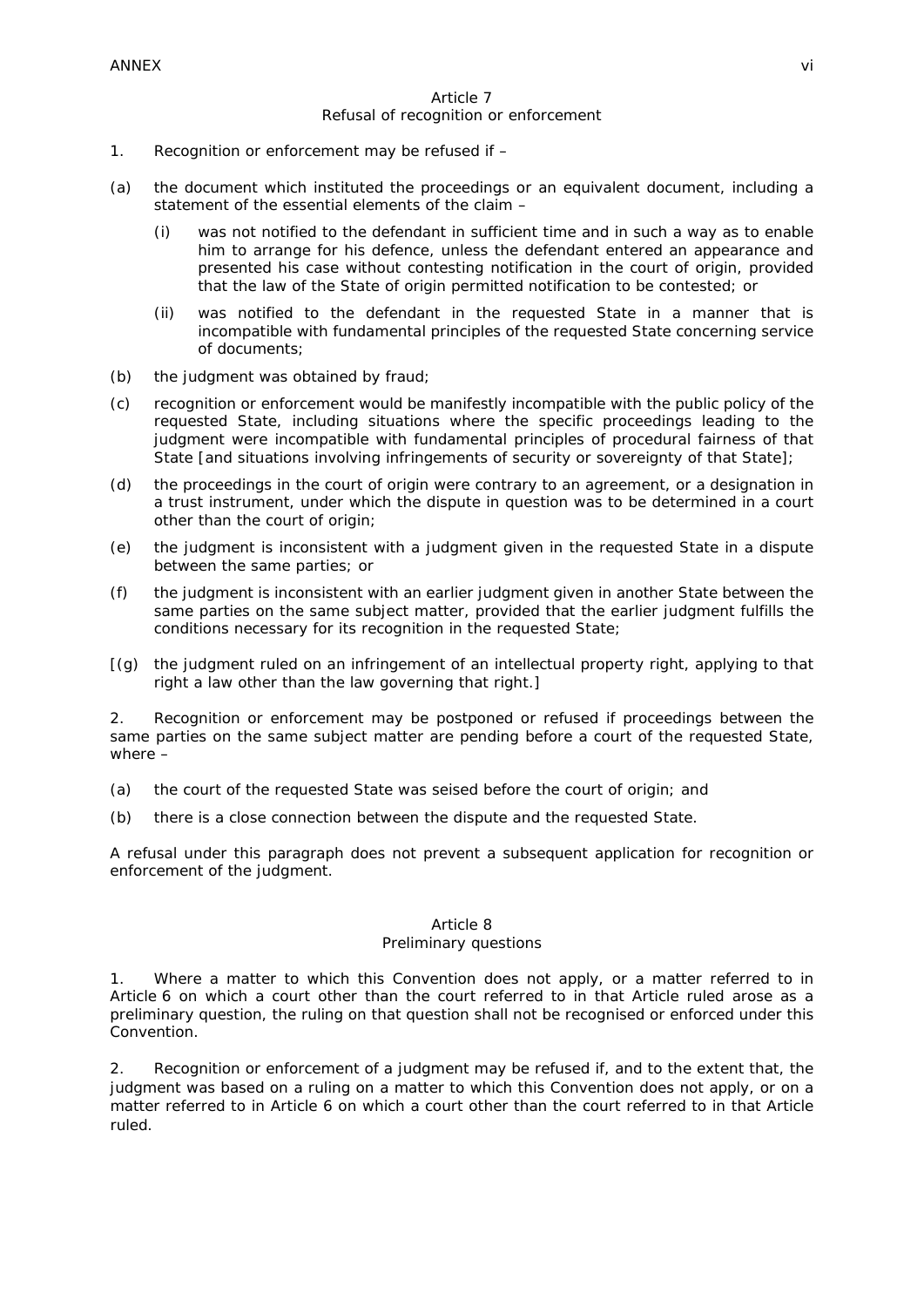#### ANNEX vii

3. However, in the case of a ruling on the validity of a right referred to in Article 6, paragraph (a), recognition or enforcement of a judgment may be postponed, or refused under the preceding paragraph, only where –

- (a) that ruling is inconsistent with a judgment or a decision of a competent authority on that matter given in the State referred to in Article 6, paragraph (a); or
- (b) proceedings concerning the validity of that right are pending in that State.

A refusal under sub-paragraph (b) does not prevent a subsequent application for recognition or enforcement of the judgment.

## Article 9

## *Equivalent effects*

A judgment recognised or enforceable under this Convention shall be given the same effect it has in the State of origin. If the judgment provides for relief that is not available under the law of the requested State, that relief shall, to the extent possible, be adapted to relief with effects equivalent to, but not going beyond, its effects under the law of the State of origin.

## Article 10

#### *Severability*

Recognition or enforcement of a severable part of a judgment shall be granted where recognition or enforcement of that part is applied for, or only part of the judgment is capable of being recognised or enforced under this Convention.

## Article 11

#### *Damages*

1. Recognition or enforcement of a judgment may be refused if, and to the extent that, the judgment awards damages, including exemplary or punitive damages, that do not compensate a party for actual loss or harm suffered.

2. The court addressed shall take into account whether and to what extent the damages awarded by the court of origin serve to cover costs and expenses relating to the proceedings.

## [Article 12

## *Non-monetary remedies in intellectual property matters*

A judgment granting a remedy other than monetary damages in intellectual property matters shall not be enforced under this Convention.]

## Article 13

#### *Judicial settlements* (transactions judiciaires)

Judicial settlements (*transactions judiciaires*) which a court of a Contracting State has approved, or which have been concluded in the course of proceedings before a court of a Contracting State, and which are enforceable in the same manner as a judgment in the State of origin, shall be enforced under this Convention in the same manner as a judgment[, provided that such settlement is permissible under the law of the requested State].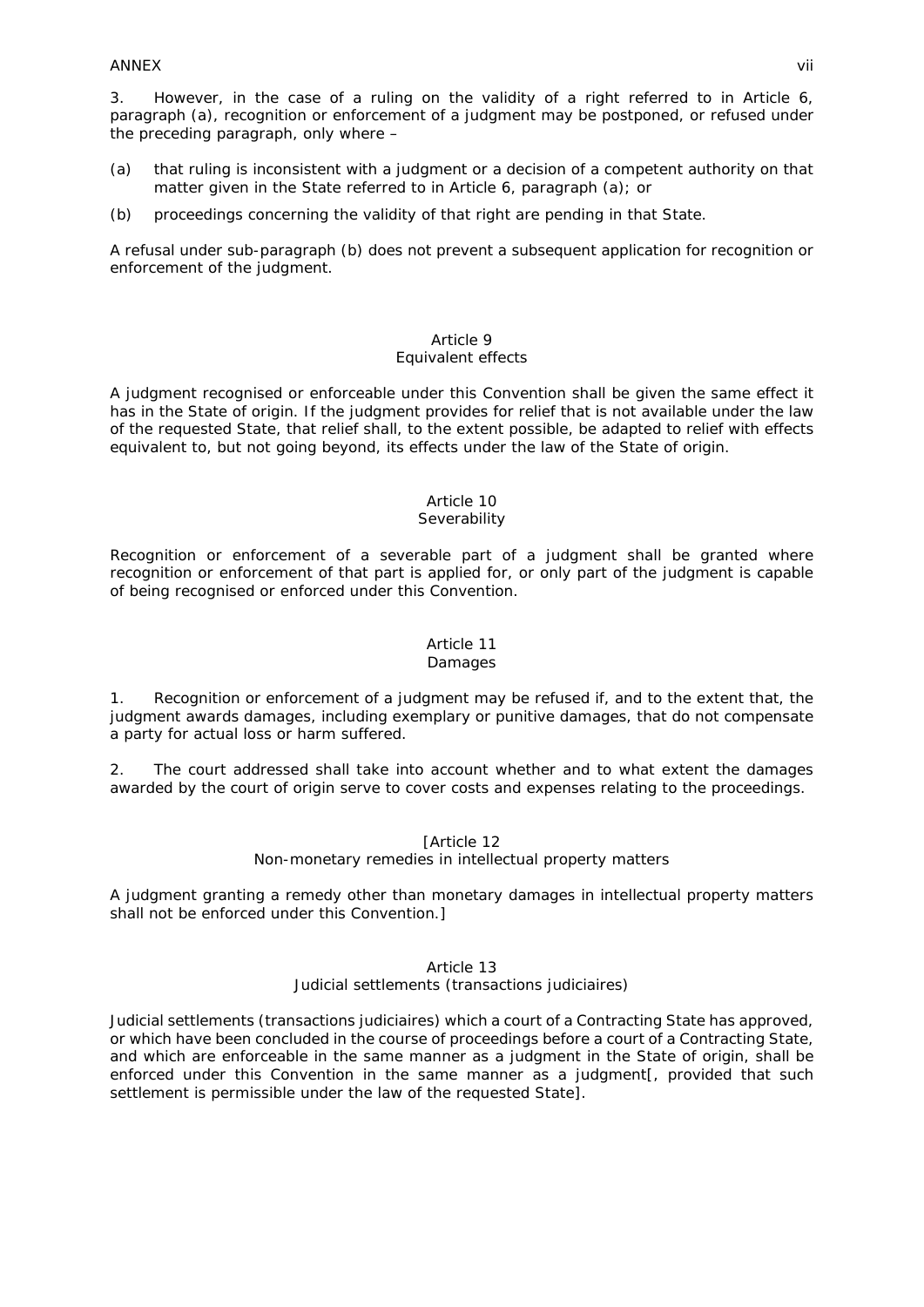#### Article 14 *Documents to be produced*

- 1. The party seeking recognition or applying for enforcement shall produce –
- (a) a complete and certified copy of the judgment;
- (b) if the judgment was given by default, the original or a certified copy of a document establishing that the document which instituted the proceedings or an equivalent document was notified to the defaulting party;
- (c) any documents necessary to establish that the judgment has effect or, where applicable, is enforceable in the State of origin;
- (d) in the case referred to in Article 13, a certificate of a court of the State of origin that the judicial settlement or a part of it is enforceable in the same manner as a judgment in the State of origin.

2. If the terms of the judgment do not permit the court addressed to verify whether the conditions of this Chapter have been complied with, that court may require any necessary documents.

3. An application for recognition or enforcement may be accompanied by a document relating to the judgment, issued by a court (including an officer of the court) of the State of origin, in the form recommended and published by the Hague Conference on Private International Law.

4. If the documents referred to in this Article are not in an official language of the requested State, they shall be accompanied by a certified translation into an official language, unless the law of the requested State provides otherwise.

## Article 15

## *Procedure*

1. The procedure for recognition, declaration of enforceability or registration for enforcement, and the enforcement of the judgment, are governed by the law of the requested State unless this Convention provides otherwise. The court addressed shall act expeditiously.

2. The court of the requested State shall not refuse the recognition or enforcement of a judgment under this Convention on the ground that recognition or enforcement should be sought in another State.

#### **[Article 16** *Costs of proceedings*

1. No security, bond or deposit, however described, shall be required from a party who in one Contracting State applies for enforcement of a judgment given in another Contracting State on the sole ground that such party is a foreign national or is not domiciled or resident in the State in which enforcement is sought.

2. An order for payment of costs and expenses of proceedings, made in a Contracting State against any person exempt from requirements as to security, bond, or deposit by virtue of paragraph 1 shall, on the application of the person entitled to the benefit of the order, be rendered enforceable in any other Contracting State.]

## Article 17

## *Recognition or enforcement under national law*

Subject to Article 6, this Convention does not prevent the recognition or enforcement of judgments under national law.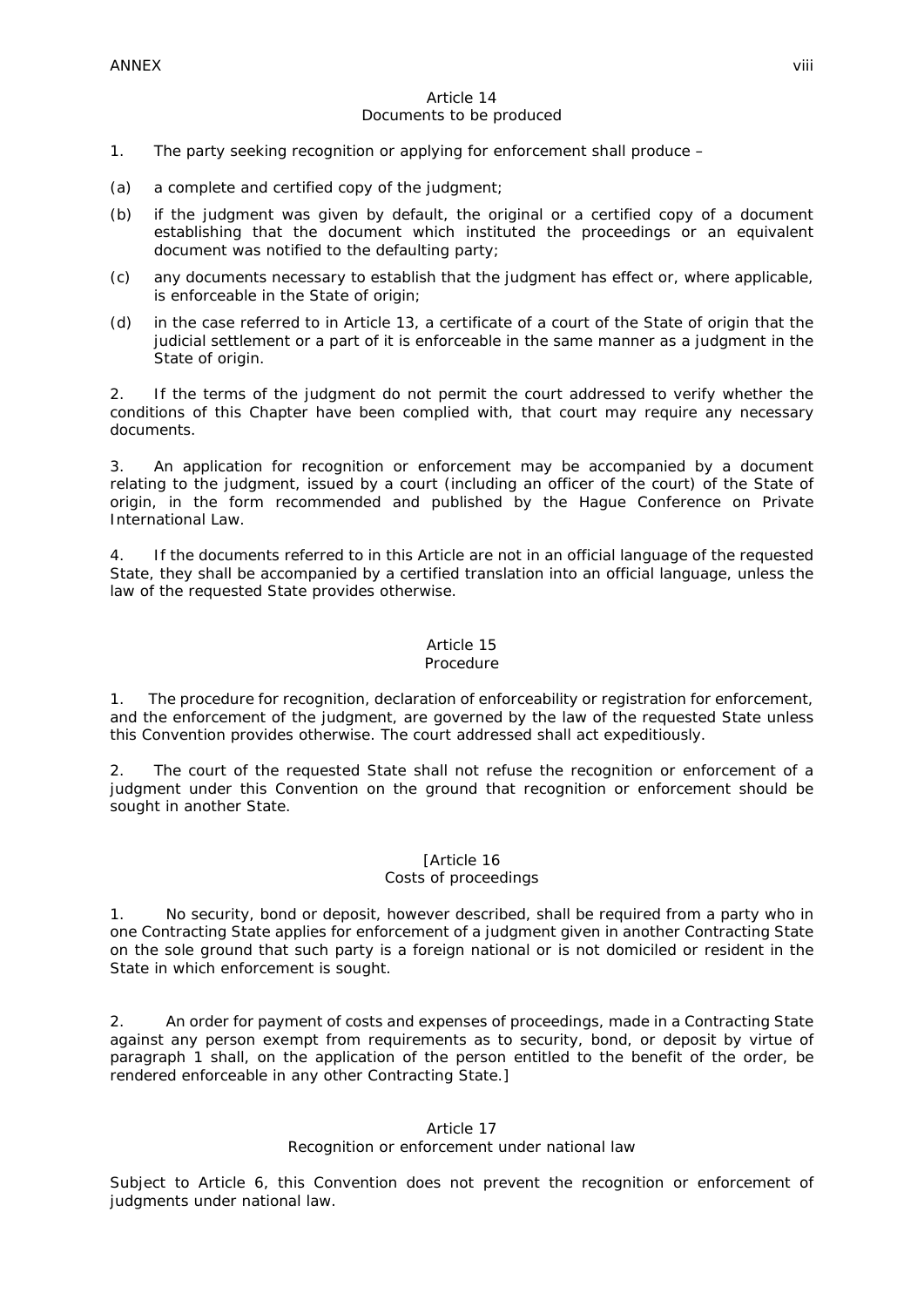## CHAPTER III – GENERAL CLAUSES

#### Article 18 *Transitional provision*

This Convention shall apply to the recognition and enforcement of judgments if, at the time the proceedings were instituted in the State of origin, the Convention was in force in that State and in the requested State.

## [Article 19

## *No legalisation*

All documents forwarded or delivered under this Convention shall be exempt from legalisation or any analogous formality, including an Apostille.]

## Article 20

## *Declarations limiting recognition and enforcement*

A State may declare that its courts may refuse to recognise or enforce a judgment given by a court of another Contracting State if the parties were resident in the requested State, and the relationship of the parties and all other elements relevant to the dispute, other than the location of the court of origin, were connected only with the requested State.

#### Article 21

## *Declarations with respect to specific matters*

1. Where a State has a strong interest in not applying this Convention to a specific matter, that State may declare that it will not apply the Convention to that matter. The State making such a declaration shall ensure that the declaration is no broader than necessary and that the specific matter excluded is clearly and precisely defined.

- 2. With regard to that matter, the Convention shall not apply –
- (a) in the Contracting State that made the declaration;
- (b) in other Contracting States, where recognition or enforcement of a judgment given in a Contracting State that made the declaration is sought.

## [Article 22

## *Declarations with respect to common courts*

- 1. A Contracting State may declare that –
- (a) a court common to two or more States exercises jurisdiction over matters that come within the scope of this Convention; and
- (b) such a court
	- (i) has only an appellate function; or
	- (ii) has first instance and appellate functions.
- 2. Judgments of a Contracting State include –
- (a) judgments given by a court referred to in paragraph  $1(b)(i)$ ;
- (b) judgments given by a court referred to in paragraph 1(b)(ii) if all States referred to in paragraph 1(a) are parties to this Convention.

3. If a court referred to in paragraph 1(b)(i) serves as a common court for States some of which are Contracting States and some of which are non-Contracting States to this Convention, judgments given by such a court shall only be considered as judgments of a Contracting State if the proceedings at first instance were instituted in a Contracting State.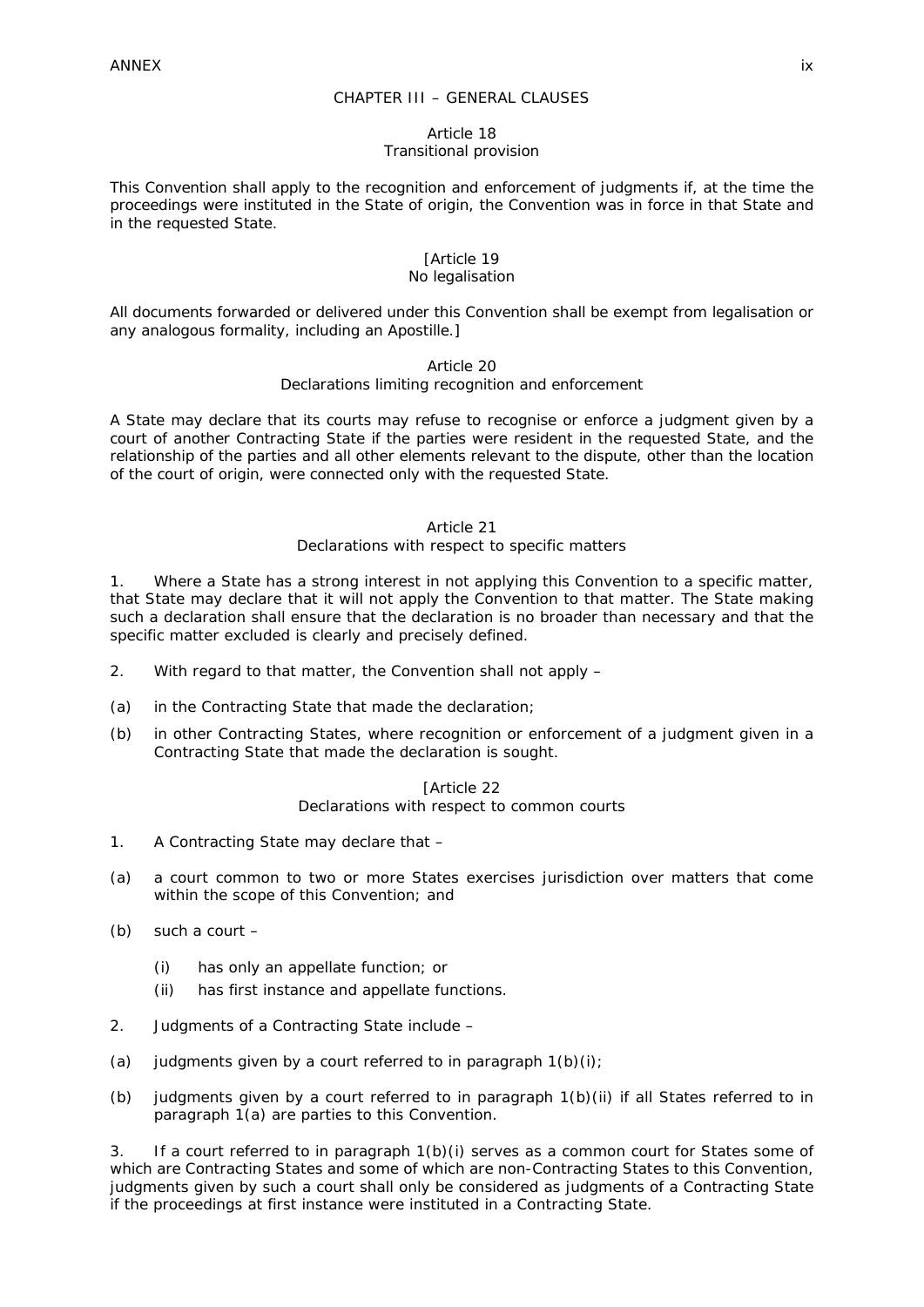4. In case of a judgment given by a court referred to in paragraph 1(b)(ii) the reference to the State of origin in Articles 5 and 6 shall be deemed to refer to the entire territory over which that court had jurisdiction in relation to that judgment.]

#### Article 23 *Uniform interpretation*

In the interpretation of this Convention, regard shall be had to its international character and to the need to promote uniformity in its application.

#### Article 24 *Review of operation of the Convention*

The Secretary General of the Hague Conference on Private International Law shall at regular intervals make arrangements for –

- (a) review of the operation of this Convention, including any declarations; and
- (b) consideration of whether any amendments to this Convention are desirable.

## Article 25 *Non-unified legal systems*

1. In relation to a Contracting State in which two or more systems of law apply in different territorial units with regard to any matter dealt with in this Convention –

- (a) any reference to the law or procedure of a State shall be construed as referring, where appropriate, to the law or procedure in force in the relevant territorial unit;
- (b) any reference to habitual residence in a State shall be construed as referring, where appropriate, to habitual residence in the relevant territorial unit;
- (c) any reference to the court or courts of a State shall be construed as referring, where appropriate, to the court or courts in the relevant territorial unit;
- (d) any reference to a connection with a State shall be construed as referring, where appropriate, to a connection with the relevant territorial unit.

2. Notwithstanding the preceding paragraph, a Contracting State with two or more territorial units in which different systems of law apply shall not be bound to apply this Convention to situations which involve solely such different territorial units.

3. A court in a territorial unit of a Contracting State with two or more territorial units in which different systems of law apply shall not be bound to recognise or enforce a judgment from another Contracting State solely because the judgment has been recognised or enforced in another territorial unit of the same Contracting State under this Convention.

4. This Article shall not apply to a Regional Economic Integration Organisation.

#### Article 26 *Relationship with other international instruments*

1. This Convention shall be interpreted so far as possible to be compatible with other treaties in force for Contracting States, whether concluded before or after this Convention.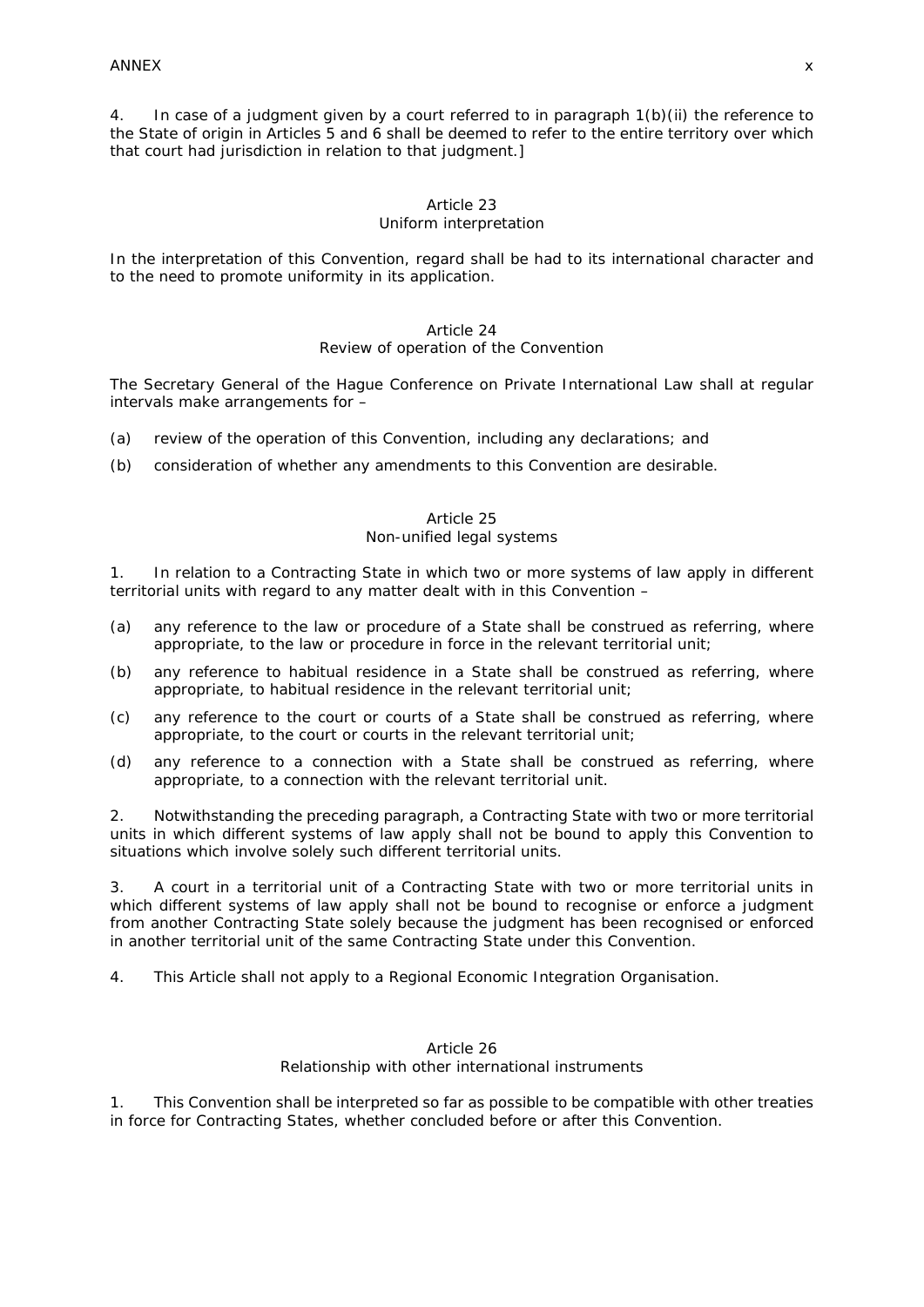#### ANNEX xi

2. This Convention shall not affect the application by a Contracting State of a treaty that was concluded before this Convention entered into force for that Contracting State, if applying this Convention would be inconsistent with the obligations of that Contracting State to any non-Contracting State. This paragraph shall also apply to treaties that revise or replace a treaty concluded before this Convention entered into force for that Contracting State, except to the extent that the revision or replacement creates new inconsistencies with this Convention.

3. This Convention shall not affect the application by a Contracting State of a treaty, whether concluded before or after this Convention, for the purposes of obtaining recognition or enforcement of a judgment given by a court of a Contracting State that is also a Party to that treaty. However, the judgment shall not be recognised or enforced to a lesser extent than under this Convention.

4. This Convention shall not affect the application by a Contracting State of a treaty which, in relation to a specific matter, governs the recognition or enforcement of judgments, even if concluded after this Convention and even if all States concerned are Parties to this Convention. This paragraph shall apply only if the Contracting State has made a declaration in respect of the treaty under this paragraph. In the case of such a declaration and to the extent that any inconsistencies exist between the above-mentioned treaty and this Convention, other Contracting States shall not be obliged to apply this Convention to a judgment which relates to that specific matter and which was rendered by a court of a Contracting State that made the declaration.

5. This Convention shall not affect the application of the rules of a Regional Economic Integration Organisation that is a Party to this Convention, whether adopted before or after this Convention as concerns the recognition or enforcement of judgments as between Member States of the Regional Economic Integration Organisation.

## CHAPTER IV – FINAL CLAUSES

## Article 27

## *Signature, ratification, acceptance, approval or accession*

1. This Convention is open for signature by all States.

2. This Convention is subject to ratification, acceptance or approval by the signatory States.

3. This Convention is open for accession by all States.

4. Instruments of ratification, acceptance, approval or accession shall be deposited with the Ministry of Foreign Affairs of the Kingdom of the Netherlands, depositary of the Convention.

#### Article 28

#### *Declarations with respect to non-unified legal systems*

1. If a State has two or more territorial units in which different systems of law apply in relation to matters dealt with in this Convention, it may at the time of signature, ratification, acceptance, approval or accession declare that the Convention shall extend to all its territorial units or only to one or more of them and may modify this declaration by submitting another declaration at any time.

2. A declaration shall be notified to the depositary and shall state expressly the territorial units to which the Convention applies.

3. If a State makes no declaration under this Article, the Convention shall extend to all territorial units of that State.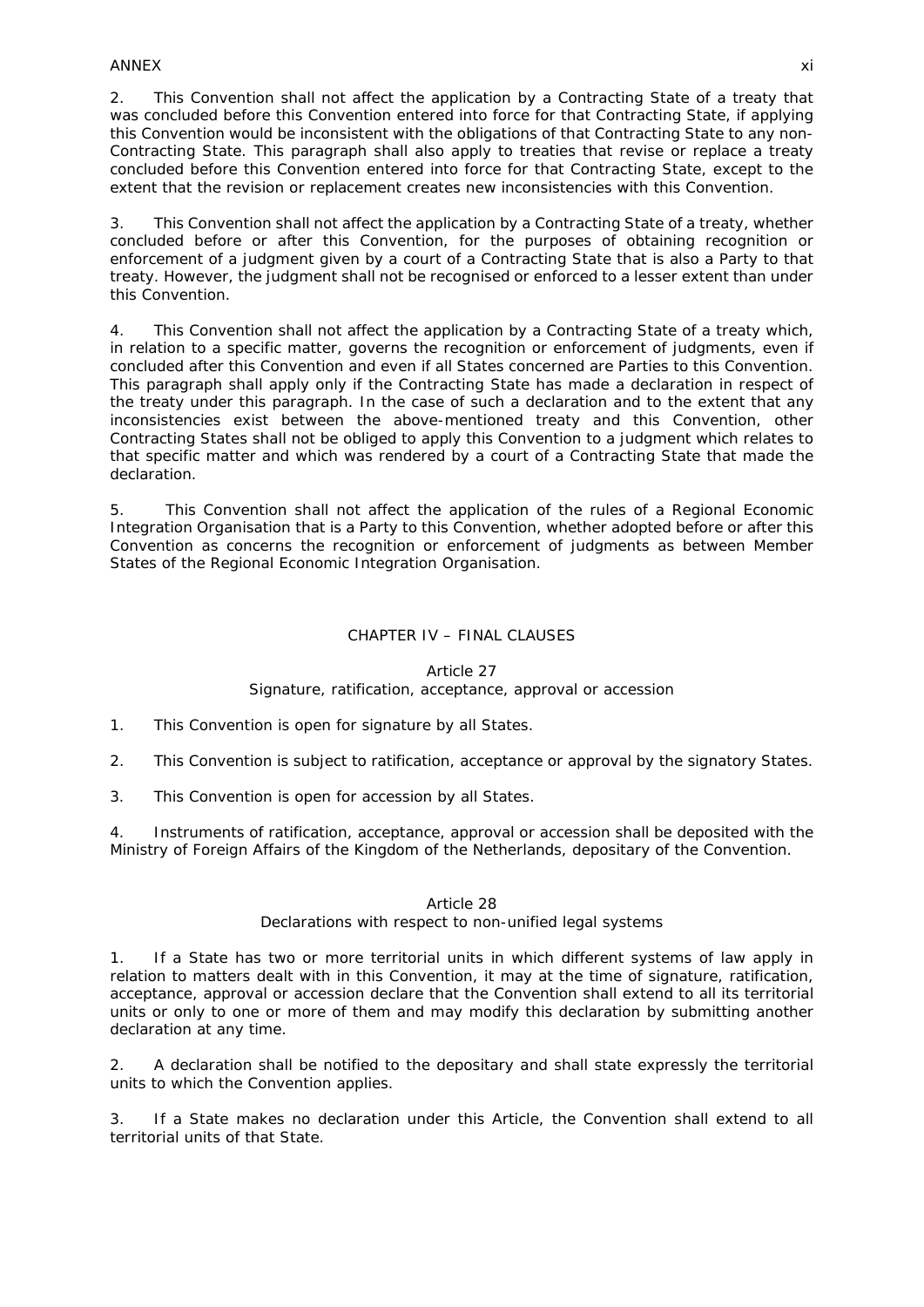4. This Article shall not apply to a Regional Economic Integration Organisation.

## Article 29 *Regional Economic Integration Organisations*

1. A Regional Economic Integration Organisation which is constituted solely by sovereign States and has competence over some or all of the matters governed by this Convention may similarly sign, accept, approve or accede to this Convention. The Regional Economic Integration Organisation shall in that case have the rights and obligations of a Contracting State, to the extent that the Organisation has competence over matters governed by this Convention.

2. The Regional Economic Integration Organisation shall, at the time of signature, acceptance, approval or accession, notify the depositary in writing of the matters governed by this Convention in respect of which competence has been transferred to that Organisation by its Member States. The Organisation shall promptly notify the depositary in writing of any changes to its competence as specified in the most recent notice given under this paragraph.

3. For the purposes of the entry into force of this Convention, any instrument deposited by a Regional Economic Integration Organisation shall not be counted unless the Regional Economic Integration Organisation declares in accordance with Article 30, paragraph 1, that its Member States will not be Parties to this Convention.

4. Any reference to a "Contracting State" or "State" in this Convention shall apply equally, where appropriate, to a Regional Economic Integration Organisation that is a Party to it.

## Article 30

## *Accession by a Regional Economic Integration Organisation without its Member States*

1. At the time of signature, acceptance, approval or accession, a Regional Economic Integration Organisation may declare that it exercises competence over all the matters governed by this Convention and that its Member States will not be Parties to this Convention but shall be bound by virtue of the signature, acceptance, approval or accession of the Organisation.

2. In the event that a declaration is made by a Regional Economic Integration Organisation in accordance with paragraph 1, any reference to a "Contracting State" or "State" in this Convention shall apply equally, where appropriate, to the Member States of the Organisation.

#### Article 31 *Entry into force*

1. This Convention shall enter into force on the first day of the month following the expiration of [three] [six] months after the deposit of the second instrument of ratification, acceptance, approval or accession referred to in Article 27.

- 2. Thereafter this Convention shall enter into force –
- (a) for each State or Regional Economic Integration Organisation subsequently ratifying, accepting, approving or acceding to it, on the first day of the month following the expiration of [three][six] months after the deposit of its instrument of ratification, acceptance, approval or accession;
- (b) for a territorial unit to which this Convention has been extended in accordance with Article 28 on the first day of the month following the expiration of [three] [six] months after the notification of the declaration referred to in that Article.